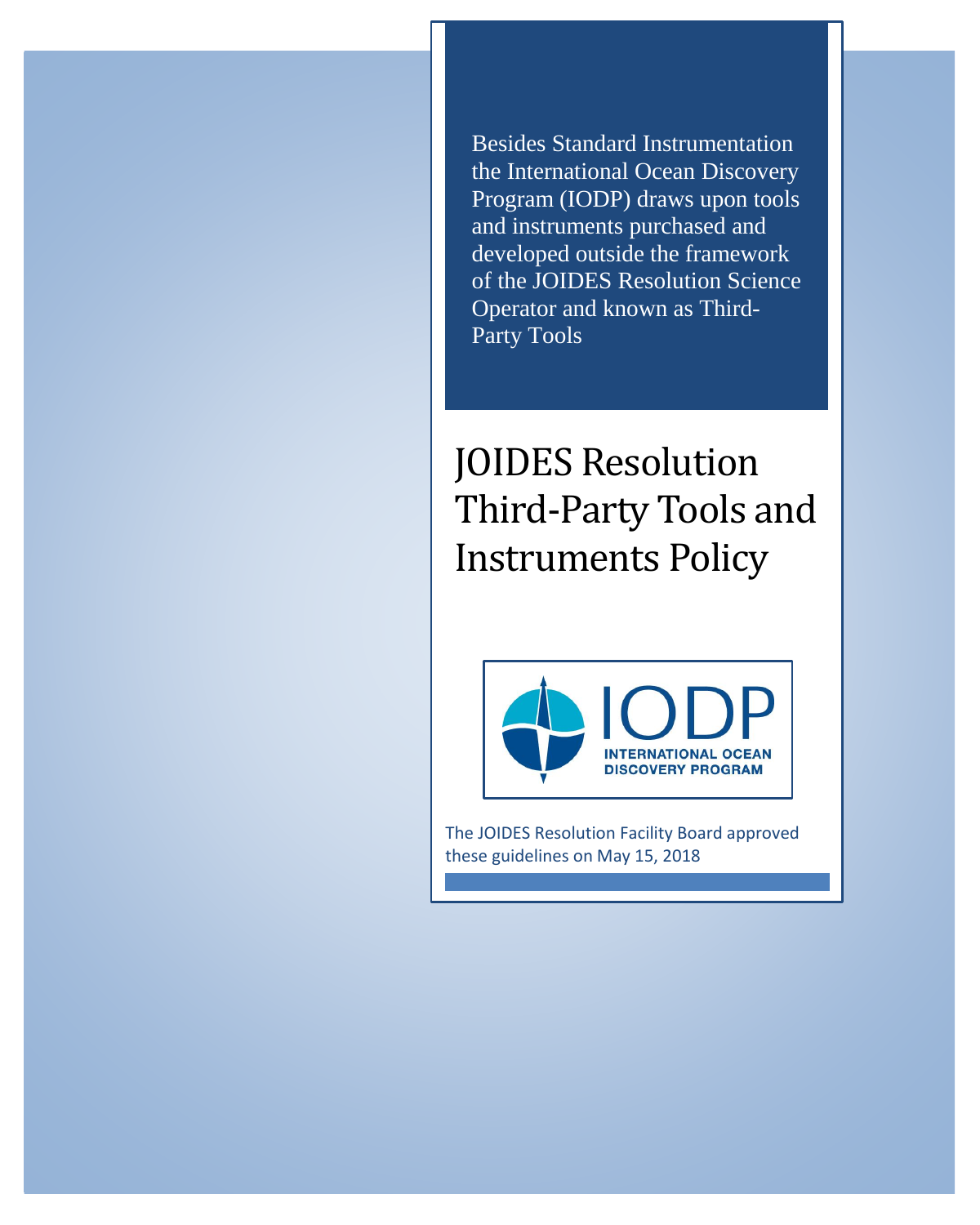# *JOIDES Resolution* Third-Party Tool and Instruments Policy

Approved by *JOIDES Resolution* Facility Board: **15 May, 2018** Latest Revision: **6 May, 2018**

### **(1)** General Principles

In addition to the standard instrumentation and tools available on all *JOIDES Resolution* scientific expeditions for the International Ocean Discovery Program (IODP), these expeditions have historically drawn upon tools or instruments that were purchased or developed outside the framework of the primary contractor, the *JOIDES Resolution* Science Operator (JRSO). These are known as "third-party tools and instruments."

Broadly speaking, IODP tools and instruments comprise three types: (1) downhole (transient borehole measurements), (2) observatory (left behind in the drill hole), and (3) laboratory-based (either shipboard or in the IODP Gulf Coast Repository (GCR)). Each category has unique characteristics, but all of them require technical support from the JRSO, which may require recommendation of approval of associated operating costs by the *JOIDES Resolution* Facility Board (JRFB).

Support for the purchase or development of third-party tools and instruments can come from various sources. The JRFB cannot impose standards on external funders, but it is hoped that principal investigators and those funders will ensure that proposals for funding of third-party tools and instruments include plans, resources and funds for satisfying the criteria set out in this document. The final responsibility and approval for the use of a third-party tool or instrument during *JOIDES Resolution* expeditions or in the IODP GCR rest with the JRSO.

Third-party tools and instruments must satisfy the operational and safety criteria that the JRSO applies to its own in-house tools and instruments. Careful pre-expedition planning is essential if third-party tools and instruments are to be successfully integrated into the scope of the planned shipboard work. The principal investigator (PI) for a third-party tool or instrument, in consultation with the JRSO, is responsible for providing funds for the planning activities, shipping the tool or instrument to the site of deployment (i.e. the port of departure), and integrating tool or instrument deployment into the expedition work and data flow. Work that the JRSO is expected to contribute must be identified as early as possible to minimize the impact of potential resource requirements.

Funding of a third-party tool or instrument does not guarantee time or space on board the *JOIDES Resolution* for use of that tool or instrument. The primary responsibility for integrating a tool or instrument into IODP operations rests entirely with the PI, not with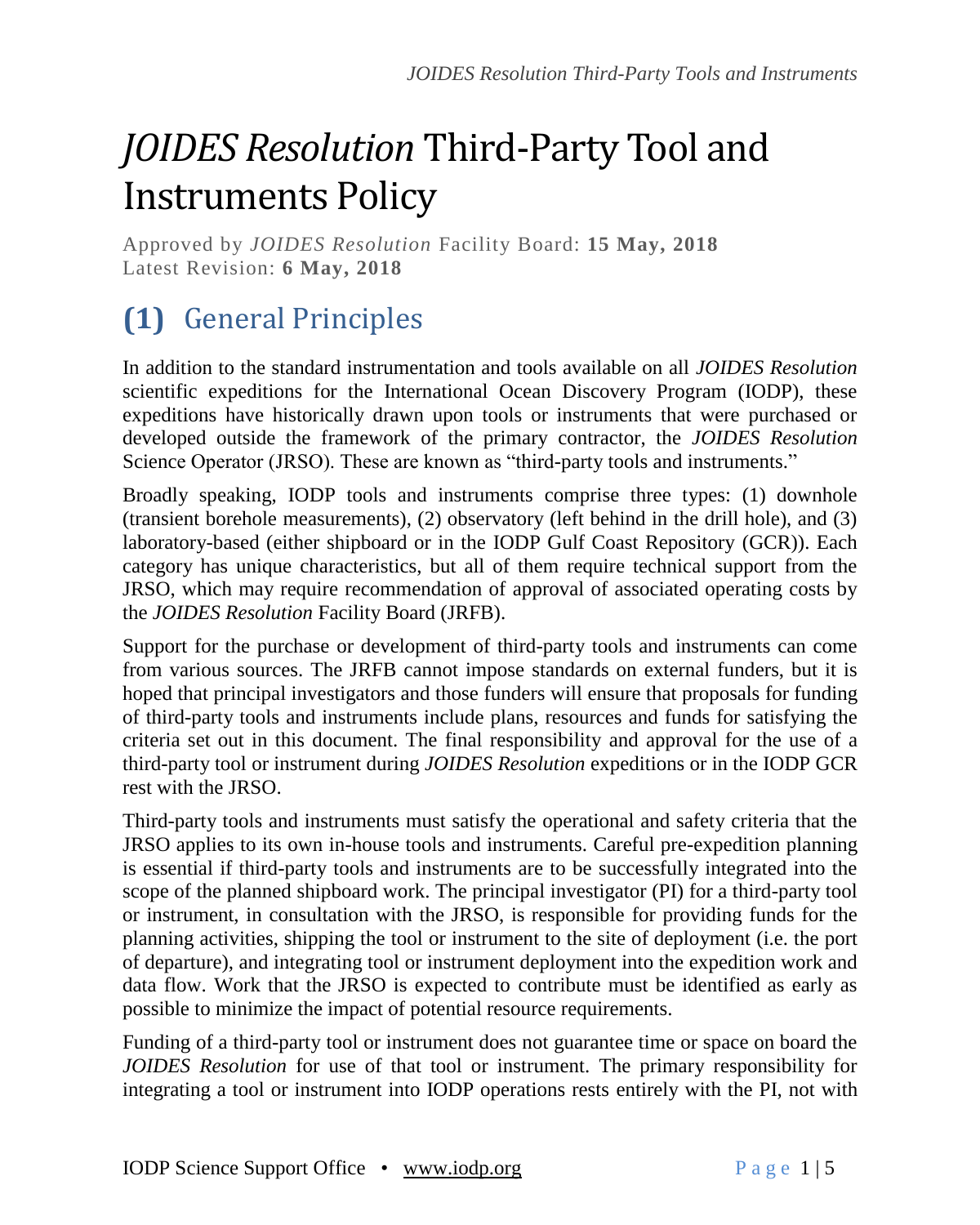the JRSO. Should the JRSO accept a tool or instrument for deployment, operation and support responsibilities should be unambiguous.

Third-party tools and instruments are considered shipboard instruments when deployed aboard the *JOIDES Resolution*. Consequently, data and/or samples acquired through the use of third-party tools and instruments are subject to the same dissemination rules as any other data or samples collected by the *JOIDES Resolution* during IODP expeditions (see the **IODP Sample, Data and Obligation Policy**). For example, data produced through the use of such third-party tools or instruments are considered expedition data and will be made publicly available after the IODP moratorium period ends. Any third-party tool or instrument deployment plan must specify the current and potential future data and sample deliverables for the tool or instrument. PIs are required to submit a deployment report and relevant digital data files for the "Proceedings" volume for the expedition.

The latest version of the *JOIDES Resolution* **Third-Party Tool and Instrument Policy** always can be downloaded from [http://iodp.org/jr-facility-policies-procedures-guidelines.](http://iodp.org/jr-facility-policies-procedures-guidelines)

### **(2)** Guidelines for Third-Party Tool and Instrument Development and Deployment

#### **2-1** Primary Guidelines and Criteria

Communication is key to the successful development and deployment of third-party tools and instruments. The Principal Investigator (PI) wishing to deploy a third-party tool or instrument should consult with the JRSO early in the development process and should provide specifications and operational criteria. For example, a laboratory instrument to be operated by the PI may simply require power, space, safety information, and a sampling and measurement plan. Off-the-shelf borehole tools will additionally require plans for integration with existing systems (e.g., drill pipe, cable heads, data retrieval, instrument storage). In the case of developmental tools for downhole or observatory deployment, the PI must identify development milestones in terms of both the level and the timing of technical achievements such that the tool will be ready when it is scheduled for operation.

For all categories of third-party tools and instruments, the project planning phase must define explicitly how much time and resources (funds and personnel) are needed and how much the JRSO is willing to commit during the development phase (if applicable) and during deployment. Development timelines and requirements as described below may be modified by agreement between the JRSO and the PI, subject to approval by the JRFB.

The following primary guidelines for third-party tool and instrument development and deployment have been formulated to reflect the fact that the JRSO is responsible for assisting with and monitoring third-party tool and instrument developments and reporting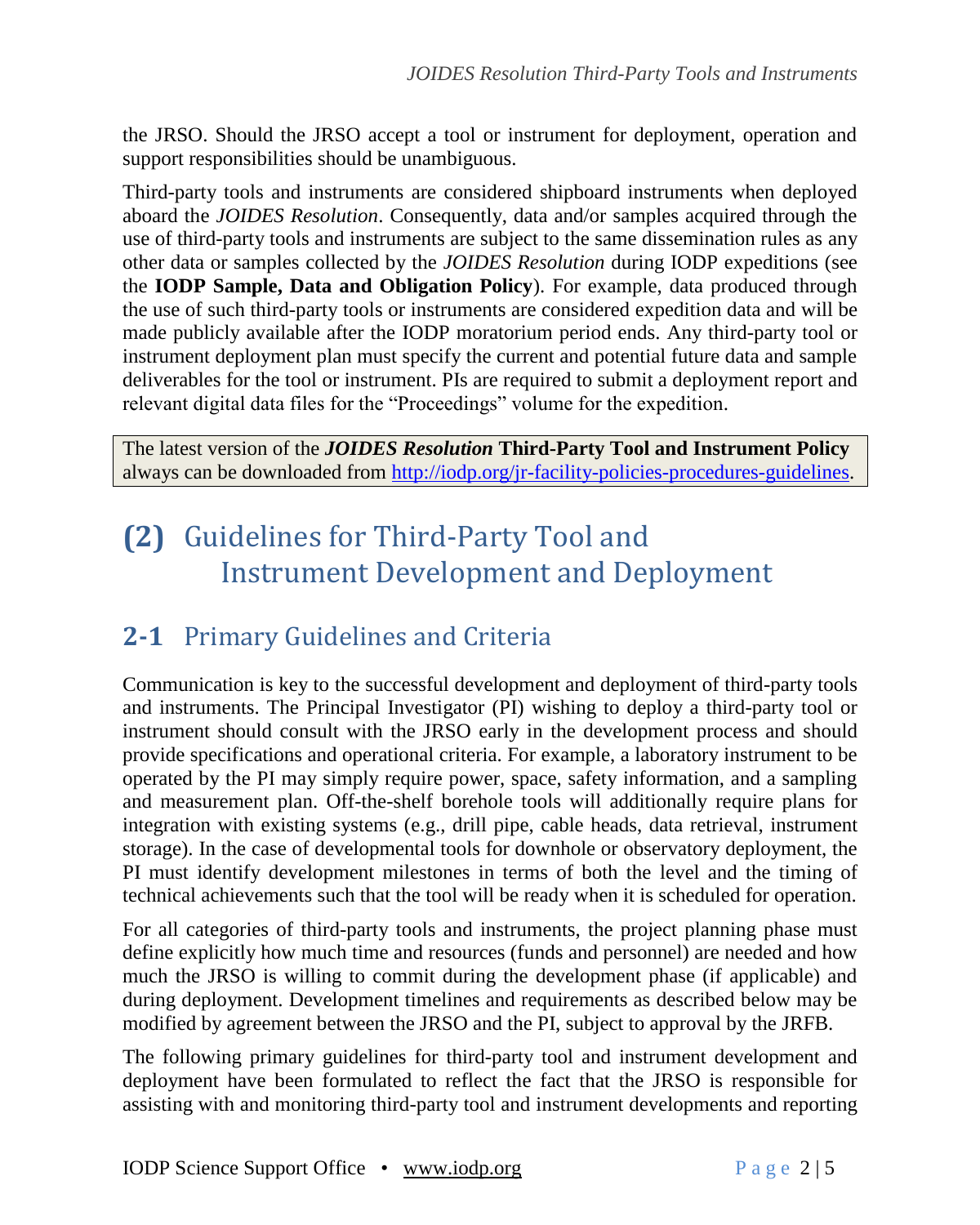their status to the JRFB. These guidelines indicate a general progression through which new tools and instruments are introduced to *JOIDES Resolution* operations for IODP.

For a third-party tool or instrument to be considered for active deployment on a *JOIDES Resolution* during an IODP expedition, the following criteria must be met:

- **1.** There must be a designated PI who is the primary proponent and point of contact for the use of the tool or instrument aboard the *JOIDES Resolution* and during an IODP expedition.
- **2.** The PI must formulate a third-party tool or instrument development plan in consultation with the JRSO. This development plan should, where appropriate:
	- **a.** Indicate the usefulness of the proposed measurements and the financial and technical feasibility of making them;
	- **b.** Include a detailed description of the tool or instrument, all the schematic diagrams, a complete standard operational procedure, and a listing of all the technical specifications, including the dimensions, weight, temperature and pressure ratings, cable-length restrictions, cable type (etc.), and a detailed list of supplies and consumables (whether off the shelf or custom made);
	- **c.** Provide a development timeline with milestones in terms of key technical achievements and reporting requirements, including a specific deadline for a *yes* or *no* decision by the JRSO on deployment;
	- **d.** Provide plans and resources for initial testing on land, when possible and appropriate, and request ship time if testing from the drillship is necessary, subject to JRFB approval;
	- **e.** Satisfy safety considerations (see **Special Safety Considerations**);
	- **f.** Specify shipboard requirements, such as data processing necessary to make the information accessible on the *JOIDES Resolution*, any special facilities if so required (emphasizing where and why the tool is not compatible with existing hardware and software), and appropriate technical support;
	- **g.** Specify the data deliverables;
	- **h.** Provide both cost and time necessary for transporting tools and instruments for shipboard testing;
	- **i.** Include a signed *pro forma* statement of agreement with all the above listed third-party tool and instrument requirements.
- **3.** The JRSO will inform the JRFB in the case of the development of a new thirdparty tool or instrument and if the deployment plans impact *JOIDES Resolution* operational time during a scheduled expedition. The JRSO in those cases also will provide the JRFB with advice on its integration into IODP activities.
- **4.** If the JRSO and JRFB endorse the development and deployment plans, a JRSO staff liaison will be appointed to monitor the third-party tool's or instrument's progress through the development and deployment plans. The JRSO will provide progress reports on the third-party tool or instrument to the JRFB.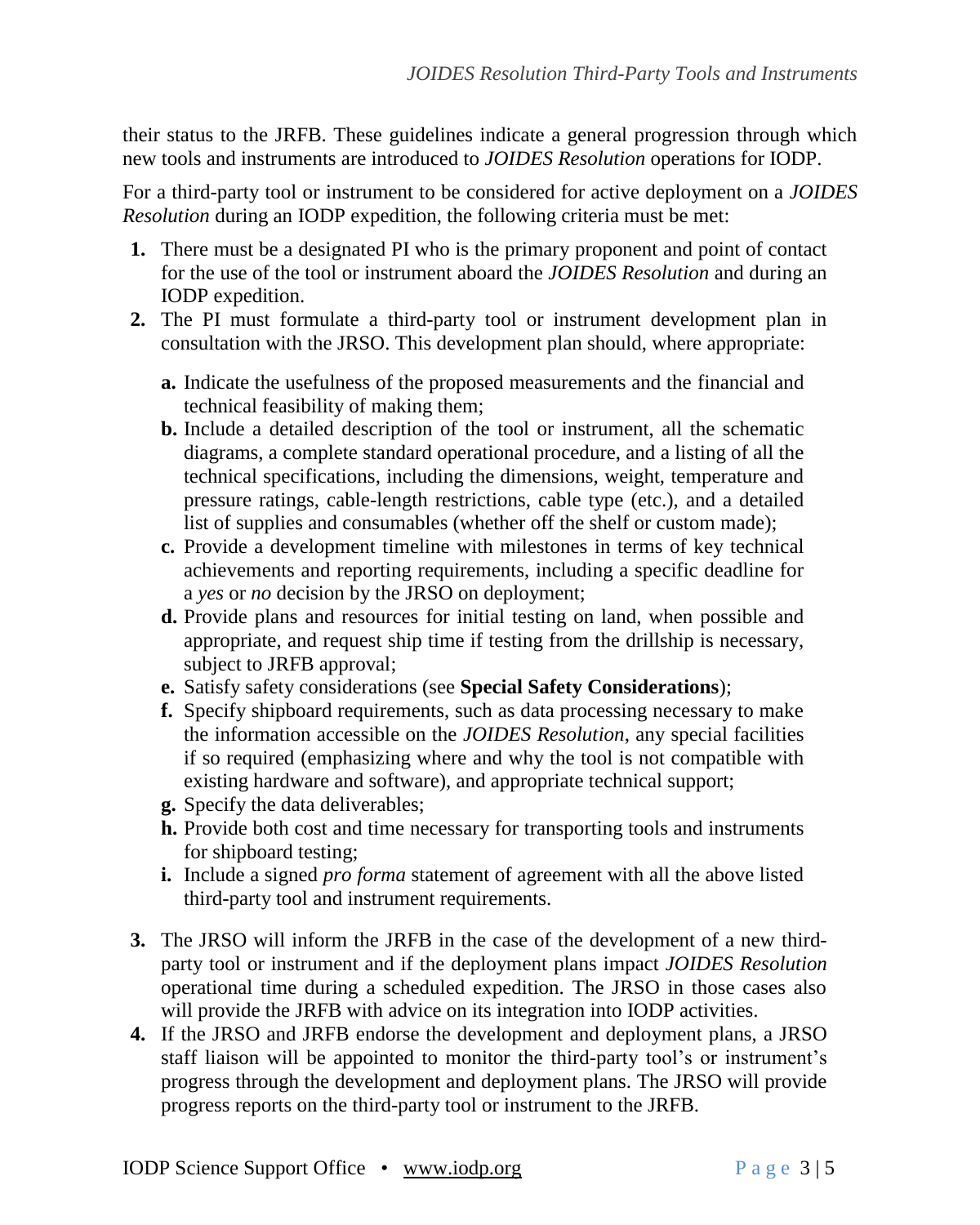- **5.** With a positive recommendation from the JRFB, a third-party tool or instrument may be scheduled for testing during an upcoming science or special engineering expedition. During the testing phase, the scientific success of an expedition must not be contingent upon the proper functioning of such a third-party tool or instrument.
- **6.** It is incumbent upon the PI to ensure that the JRSO is fully advised of the status of the tool or instrument, at any time. If the development and deployment plans fall seriously behind schedule and the PI is unlikely to have satisfied all of the above criteria prior to a planned deployment, the JRSO has the right to withdraw the third-party tool or instrument from further consideration for an expedition and after consulting with the JRFB. The shipboard test may be canceled, or alternatively an agreement may be reached on a revised schedule.

#### **2-2** Special Safety Considerations

The safety of the *JOIDES Resolution* and all staff and scientists onboard are paramount, so the hazards of any third-party tool or instrument must be identified by the PI before the third-party tool or instrument can be approved by the JRSO and JRFB. Each type of hazard requires its own set of considerations and questions that should be answered by the PI.

#### **2-3** Lasers

For any third-party tool or instrument equipped with a laser, the PI must provide the class of the laser and safety measures and protocols for its safe use. Texas A&M University's Environmental Health and Safety Department (TAMU-EHSD) must license any Class IIb or higher laser prior to the expedition.

#### **2-4** Radioactive Source/Radiation-Producing Devices

For equipment with a radioactive source, the PI must provide a list of all isotopes, their form, and the activity of each of the isotope(s) in mCi or  $\mu$ Ci units. If the equipment has a radiation-producing device (RPD), the PI must provide the voltage and amperage of the RPD. The PI will also provide the relevant safety precautions for the third-party tool or instrument. Any radioactive source or RPD must be licensed by TAMU-EHSD prior to the expedition.